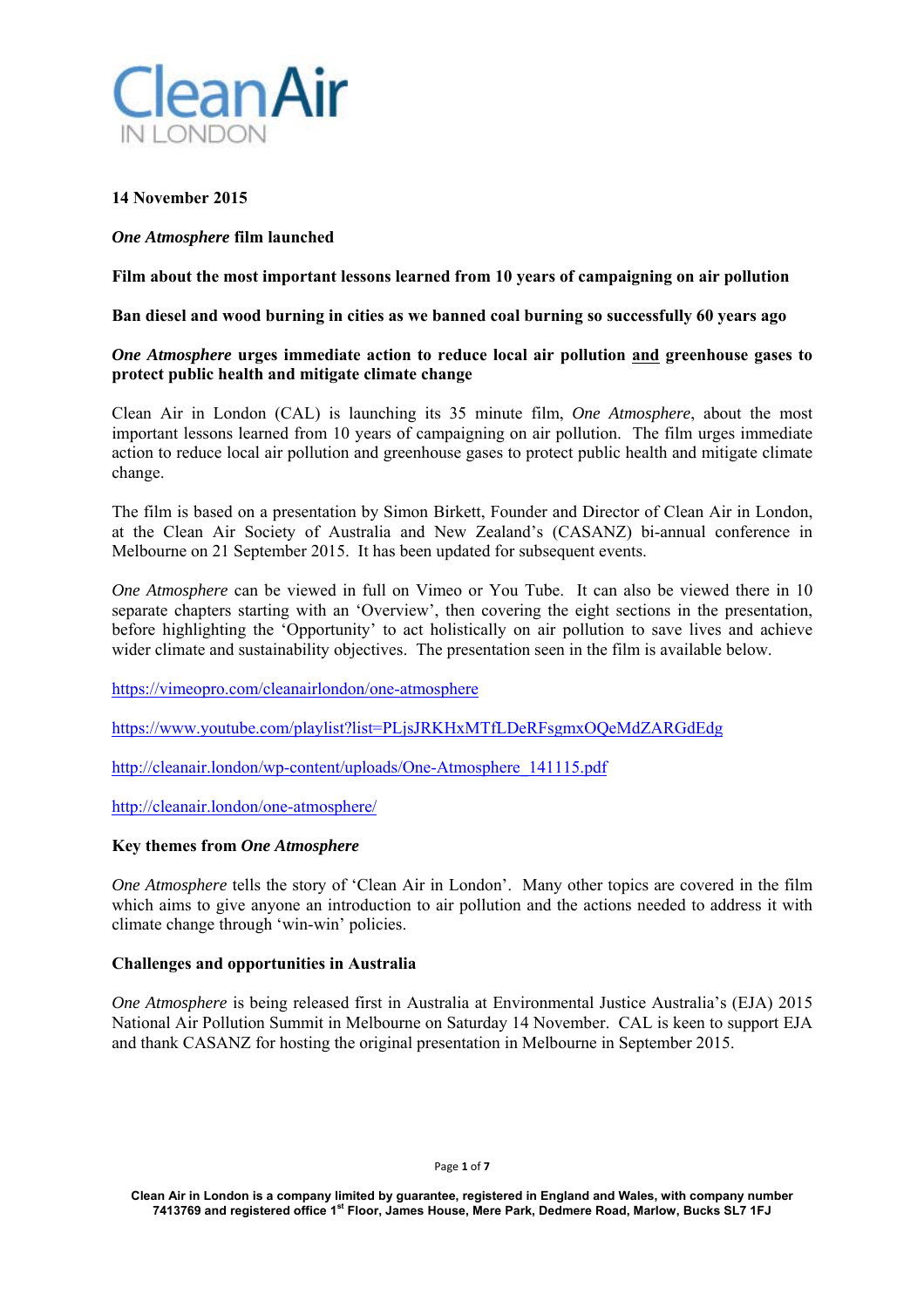

Perhaps most importantly, the launch of *One Atmosphere* in Melbourne highlights the need and opportunity for:

- Malcolm Turnbull MP, Australia's new Prime Minister, at the COP21 negotiations in Paris next month to go well beyond the range of ambition on climate politics already pre-agreed, but not disclosed, by the previous Abbott cabinet; and
- Greg Hunt MP, Australia's Minister for the Environment, to include binding legal limits for NO2 and other air pollutants where people live and work in his forthcoming National Clean Air Agreement. Access to environmental justice is another critical requirement.

These steps are vital after Clean Air in London revealed that Australia's record for having the most liveable cities is based on it having no monitoring of air pollution where people live or work in cities.

Simon Birkett was born in Melbourne and completed his first degree there.

# **Quotes**

Simon Birkett, Founder and Director of Clean Air in London (CAL), said:

"*One Atmosphere* urges David Cameron, Malcolm Turnbull and other world leaders to take a lead at the forthcoming COP21 climate negotiations in Paris by pledging to reduce local air pollution and greenhouse gases to protect public health and mitigate climate change.

"This film is also my record of the most important lessons I've learned from 10 years of campaigning on air pollution. Clean Air in London has focused every day on its mission to achieve urgently and sustainably full compliance with World Health Organisation guidelines for air quality. We've done it by focusing ruthlessly on air pollution in London and those who can reduce it i.e. addressing successive Mayors and UK governments, the European Parliament and European Commission, the World Health Organisation (WHO) and the United Nations. At one stage, a previous government asked us to campaign on nuisance noise but we refused because it would distract us from our core mission.

"I hope people will enjoy watching *One Atmosphere*. Highlights include:

- getting started in 2006 and milestones and successes since then;
- finding every government since September 1990 or earlier has incentivised the use of diesel vehicles despite knowing it would kill people sooner when *One Atmosphere* thinking would have stopped it;
- accusing the previous Labour government of one of the biggest public health 'cover-ups' or failings in modern history for not disclosing the number of deaths attributable to long-term exposure to fine particles  $(PM_2, \xi)$ ;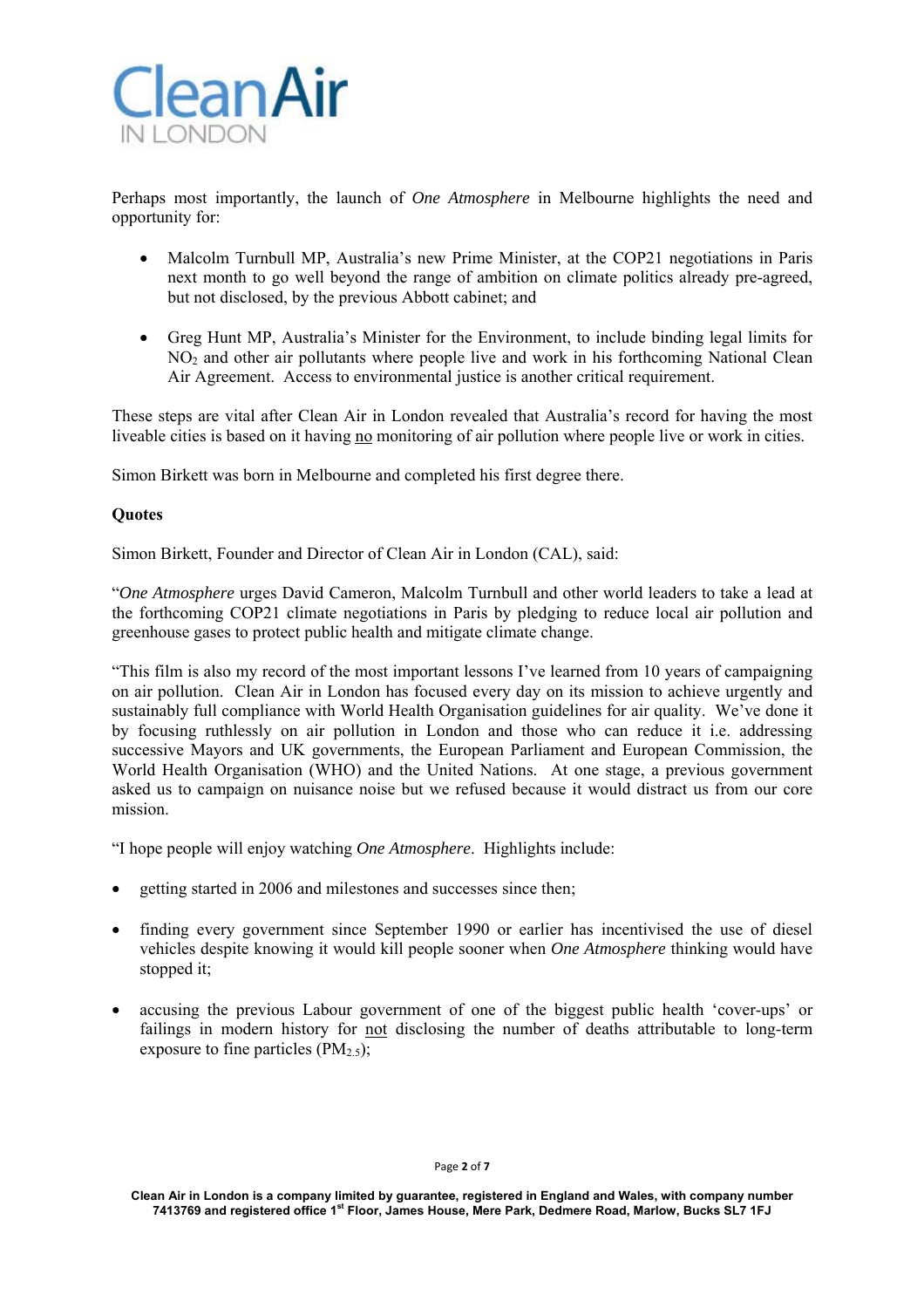

- hunting and filming the Mayor of London's Pollution Suppressor which he used in early 2012 to reduce air pollution by up to 49% - just in front of the monitor on the Olympic Route Network most likely to report a legal breach (and CAL finding him guilty of public health fraud on an industrial scale);
- the deadly dangers posed by standby diesel generators that are used in cities to power the national grid (e.g. 'Short-Term Operating Reserve' (STOR) and 'TRAD Avoidance') and combined heat and power plants and biomass burning in cities;
- finding that indoor air quality in NHS hospitals may be no better than warehouses and most local authorities do not know whether their schools comply with the British and European standard BS:EN 13779 for air filters in building (which is different to air conditioning and ventilation);
- $\bullet$  the need to ban diesel from the most polluted places by 2020, with an intermediate step by 2018, as the first Clean Air Act banned coal so successfully almost exactly 60 years ago (5 July 2016); and
- the need and wonderful opportunity to implement *One Atmosphere* thinking to reduce local air pollution and greenhouse gases to protect public health and mitigate climate change.

"CAL is grateful to Andy Davey for letting us include many of his amazing cartoons about air pollution in *One Atmosphere*, all of which feature Mayor Johnson.

"To encourage the widespread sharing of *One Atmosphere*, we have chosen a Creative Commons license which lets others remix, tweak, and build upon our work even for commercial purposes, as long as they credit us and license their new creations under the identical terms. The cartoons by Andy Davey included in the film are subject to separate copyright protection with all rights reserved.

"I am keen to record special thanks to the Clean Air Society of Australia and New Zealand and VicRoads for sponsoring my presentation in Australia, Jay Hunt Founder and Chief Executive of Violet Productions, cameraman Ryan Blair and Ace Post Production. Special thanks of course to Environmental Justice Australia hosting a landmark National Clean Air Summit.

"I am also grateful to Clean Air in London's Honorary Founder Supporters and Clean Air in Cities Award winners and key sponsors and supporters including Camfil (world leader in air filters for buildings), the New West End Company and the Licensed Taxi Drivers Association (which campaigns, amongst many other things, for taxi drivers to be allowed by the Mayor to buy non-diesel vehicles).

"There is a wonderful opportunity for a new clean air revolution almost exactly 60 years after the first national Clean Air Act. We should start by: banning diesel, combined heat and power plants, incinerators and wood burning from the most polluted places; and agreeing ambitious greenhouse gas reduction commitments at COP21 in Paris.

"I hope *One Atmosphere* inspires others to campaign for clean air and enjoy the journey to getting it."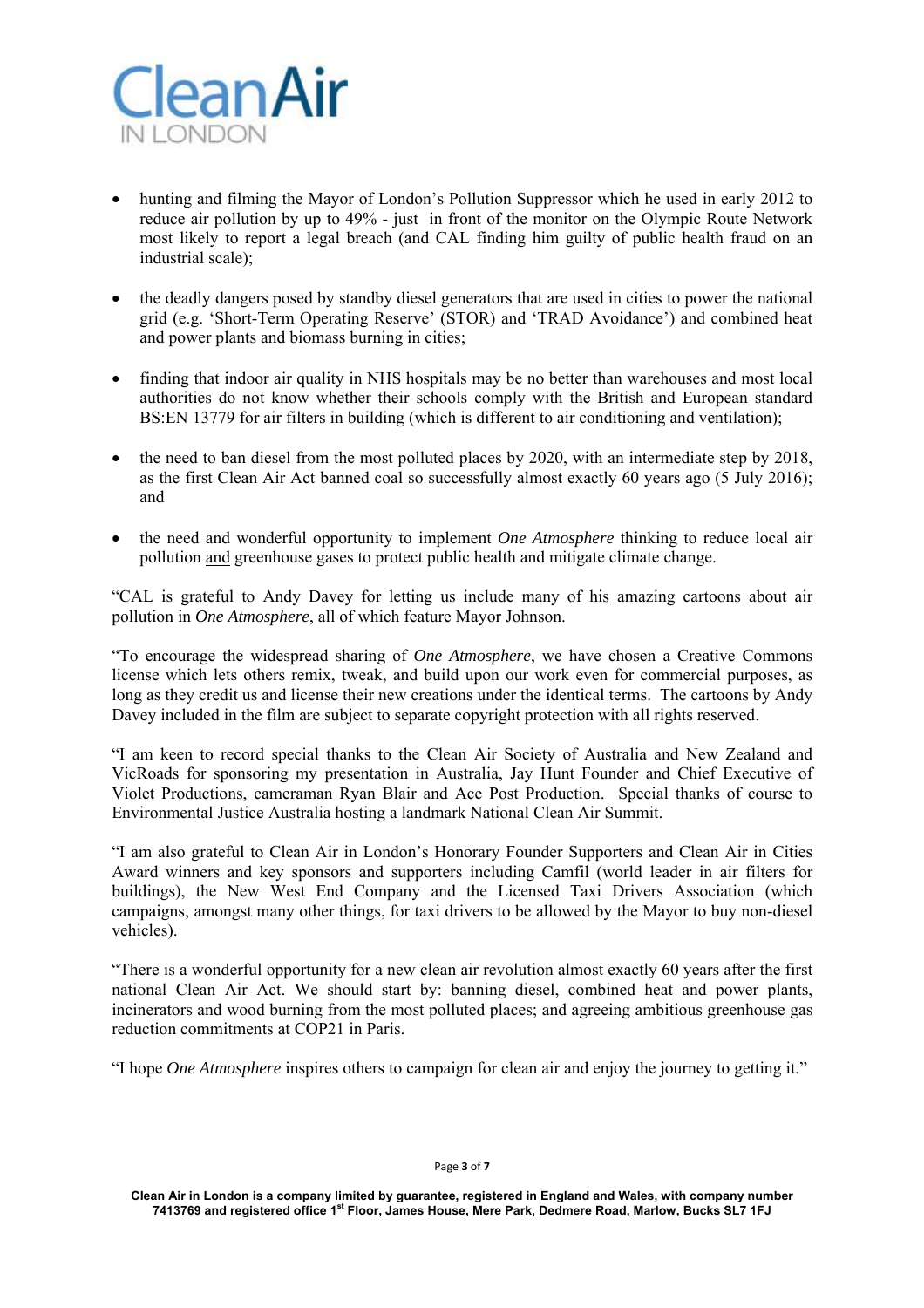

# **ENDS**

### **Notes**

# **1. Watch One Atmosphere**

In full or in 10 chapters on Vimeo Pro or You Tube:

https://vimeopro.com/cleanairlondon/one-atmosphere

https://www.youtube.com/playlist?list=PLjsJRKHxMTfLDeRFsgmxOQeMdZARGdEdg

Overview

- 1. Getting started
- 2. Background and context
- 3. Situation now
- 4. Social media
- 5. Getting liveable cities
- 6. UNEP's GEO-6
- 7. Next steps
- 8. Opportunity

Questions and answers

Presentation:

http://cleanair.london/wp-content/uploads/One-Atmosphere\_141115.pdf

More:

http://cleanair.london/one-atmosphere/

# **2. Environmental Justice Australia's 2015 National Air Pollution Summit on 14 November**

https://envirojustice.org.au/2015-air-pollution-summit

# **3. Key themes from** *One Atmosphere*

*One Atmosphere* tells the story of 'Clean Air in London' including:

- i. Simon Birkett starting Clean Air in London in 2006 and its milestones and successes since then;
- ii. every government since September 1990 or earlier incentivising the use of diesel vehicles despite knowing that it would kill many people sooner. *One Atmosphere* thinking would

Page **4** of **7**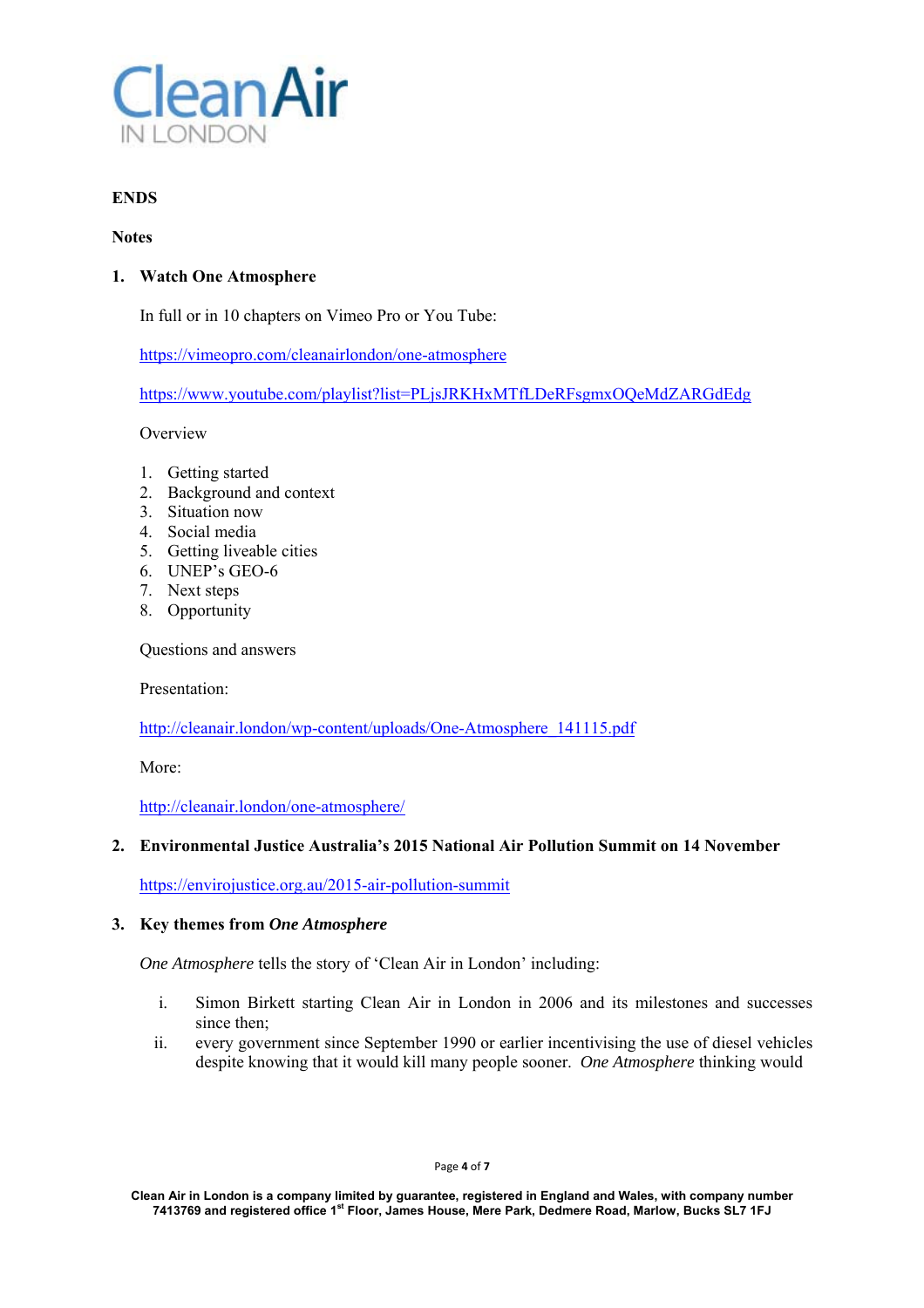

have banned diesel from cities long before the #dieselgate and other revelations have made it urgent and essential;

- iii. accusing the Labour government in 2009 of one of the biggest public health 'cover-ups' or failings in modern history for not disclosing the number of deaths attributable to longterm exposure to fine particles  $(PM<sub>2.5</sub>)$ . The 'official' estimate is now 29,000 such deaths in the UK in 2010 for anthropogenic  $PM_{2.5}$  alone;
- iv. hunting and filming the Mayor of London's Pollution Suppressor which he used in early 2012 to reduce air pollution by up to 49% - just in front of the monitor on the Olympic Route Network;
- v. finding it easier to build understanding of air pollution among the public than Members of Parliament. Few people realise that local air pollution comprises particles and gases with the former regulated together for health and legal purposes whereas only the  $NO<sub>2</sub>$  gas is regulated in practice. China, India and eastern Europe experience high particle levels but western Europe is plagued by  $NO<sub>2</sub>$  from diesel vehicles and local combustion sources;
- vi. the deaths of three soldiers on SAS selection in July 2013 during a serious air pollution episode;
- vii. the deadly dangers posed by standby diesel generators that are used in cities to power the national grid (e.g. through 'Short-Term Operating Reserve' (STOR) and 'TRAD Avoidance') and combined heat and power plants and biomass burning in cities;
- viii. ClientEarth's spectacular victory in the Supreme Court to enforce  $NO<sub>2</sub>$  laws. Urgent action is needed after scientists found that many roads in central London will tend to have the highest concentrations of  $NO<sub>2</sub>$  in the world due to diesel fumes from buses, taxis and other vehicles regulated by the Mayor or subject to his control (at up to three or four times World Health Organisation (WHO) guidelines and legal limits);
- ix. amazing cartoons by Andy Davey about air pollution, all of which feature Boris Johnson;
- x. the power of social media to reach anyone, anywhere and everyone, everywhere;
- xi. Simon Birkett's work with the United Nations Environment Programme on its sixth Global Environment Outlook (GEO-6); and
- xii. the need and wonderful opportunity to implement *One Atmosphere* thinking to reduce air pollution to save lives and address climate change and sustainability objectives.

Many other topics are covered in the film which aims to give anyone an introduction to local air pollution and the actions needed to address it with climate change through 'win-win' policies.

#### **4. Forthcoming milestones for clean air**

The film is being released shortly before:

- i. the COP21 climate negotiations begin in Paris;
- ii. the Committee on the Medical Effects of Air Pollution (COMEAP) publishes its first estimate of the number of deaths attributable to nitrogen dioxide  $(NO<sub>2</sub>)$  (and probably updates its estimates for fine particles  $(PM_{2.5})$ ;
- iii. Greg Hunt MP, Australia's Minister for the Environment, launches Australia's New Clean Air Agreement in December;
- iv. Europe's Council of Ministers, representing Governments, considers on 16 December the need in a new National Emissions Ceilings Directive with binding emission limits from

**Clean Air in London is a company limited by guarantee, registered in England and Wales, with company number 7413769 and registered office 1st Floor, James House, Mere Park, Dedmere Road, Marlow, Bucks SL7 1FJ**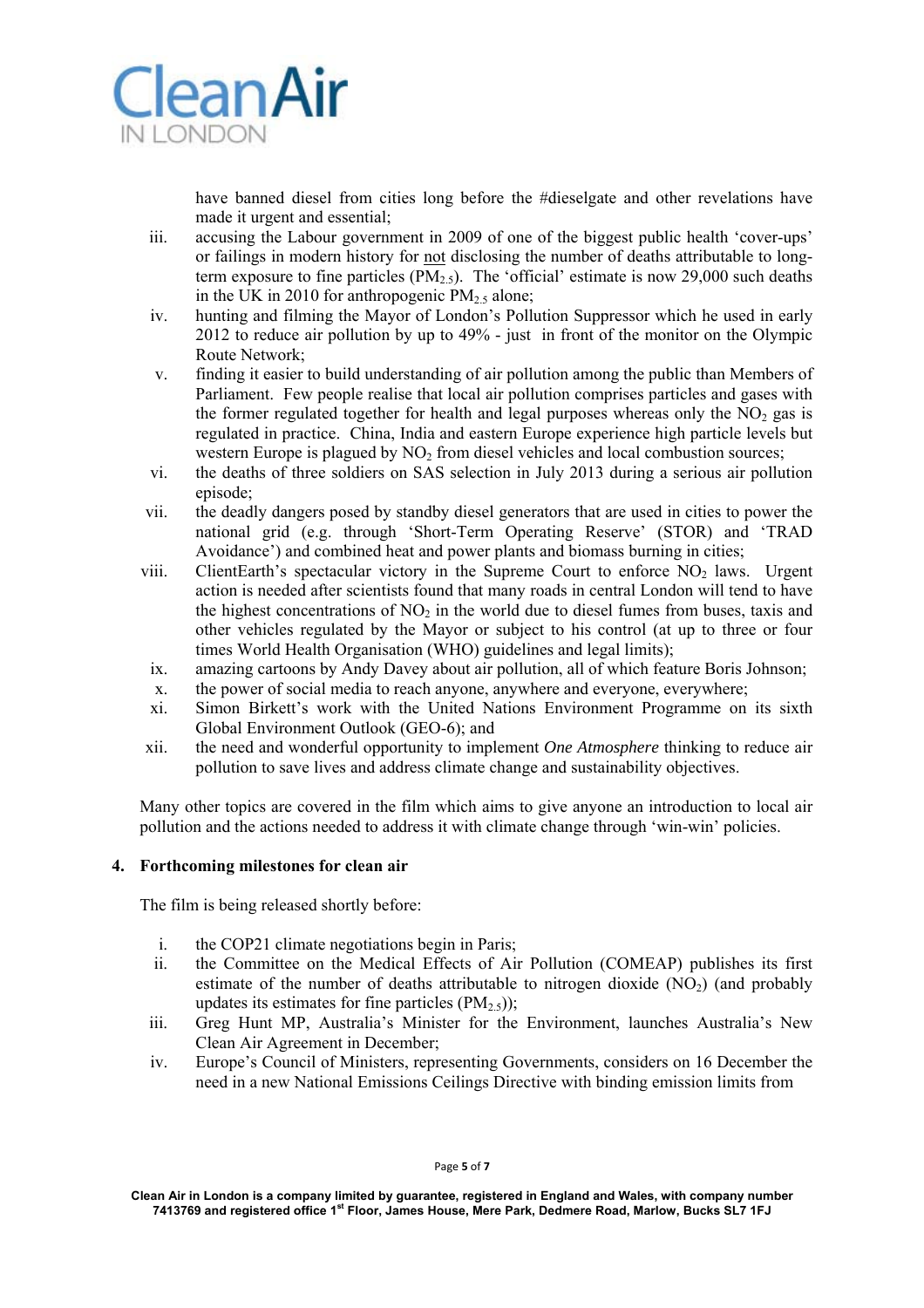

all sectors across Europe in 2020, 2025 and 2030. That meeting will be followed by negotiations with the European Parliament and European Commission;

- v. the UK government seeks to comply with the Supreme Court's Mandatory Order to submit a plan to the European Commission by 31 December 2015 demonstrating how it will comply with  $NO<sub>2</sub>$  limit values 'as soon as possible' (not 2030 or later as currently). ClientEarth may launch a new legal challenge against the 'plan for plans for others' for being inadequate;
- vi. Brixton Road, Oxford Street, Putney High Street and Walbrook Wharf breach the hourly limit for  $NO<sub>2</sub>$  for the whole of 2016 in January. These legal breaches are certain to be followed by particle air pollution episodes in the first few months of 2016 and ozone episodes in summer 2016;
- vii. the European Commission is expected to escalate infraction action in early 2016 over the UK's ongoing failure to comply with  $NO<sub>2</sub>$  limit values which have been required to be met by 1 January 2010 since legislation in 1999. This escalation is likely to involve a 'Reasoned Opinion' also known as a 'Final written warning';
- viii. the Mayoral and London Assembly elections where clean air is already a Top 3 issue;
- ix. the World Health Assembly considers a plan from the World Health Organisation in May 2016 to reduce the health impact of air pollution; and
- x. the  $60<sup>th</sup>$  anniversary of the first national Clean Air Act on 5 July 2016.

Of course, there will many other legal, policy and scientific milestones and events for air pollution in the year ahead.

### **5. Useful resources and references**

Mayor's Clean Air Fund report (page 44) re impact of the Pollution Suppressor

LINK HERE ON WEBSITE

#### **6. Creative Commons license (excludes the cartoons) and credits**

#### **Attribution-ShareAlike CC BY-SA**

This license lets others remix, tweak, and build upon your work even for commercial purposes, as long as they credit you and license their new creations under the identical terms. This license is often compared to "copyleft" free and open source software licenses. All new works based on yours will carry the same license, so any derivatives will also allow commercial use. This is the license used by Wikipedia, and is recommended for materials that would benefit from incorporating content from Wikipedia and similarly licensed projects.



One Atmosphere by Simon Birkett is licensed under a Creative Commons Attribution-ShareAlike 4.0 International License.

Page **6** of **7** 

**Clean Air in London is a company limited by guarantee, registered in England and Wales, with company number 7413769 and registered office 1st Floor, James House, Mere Park, Dedmere Road, Marlow, Bucks SL7 1FJ**